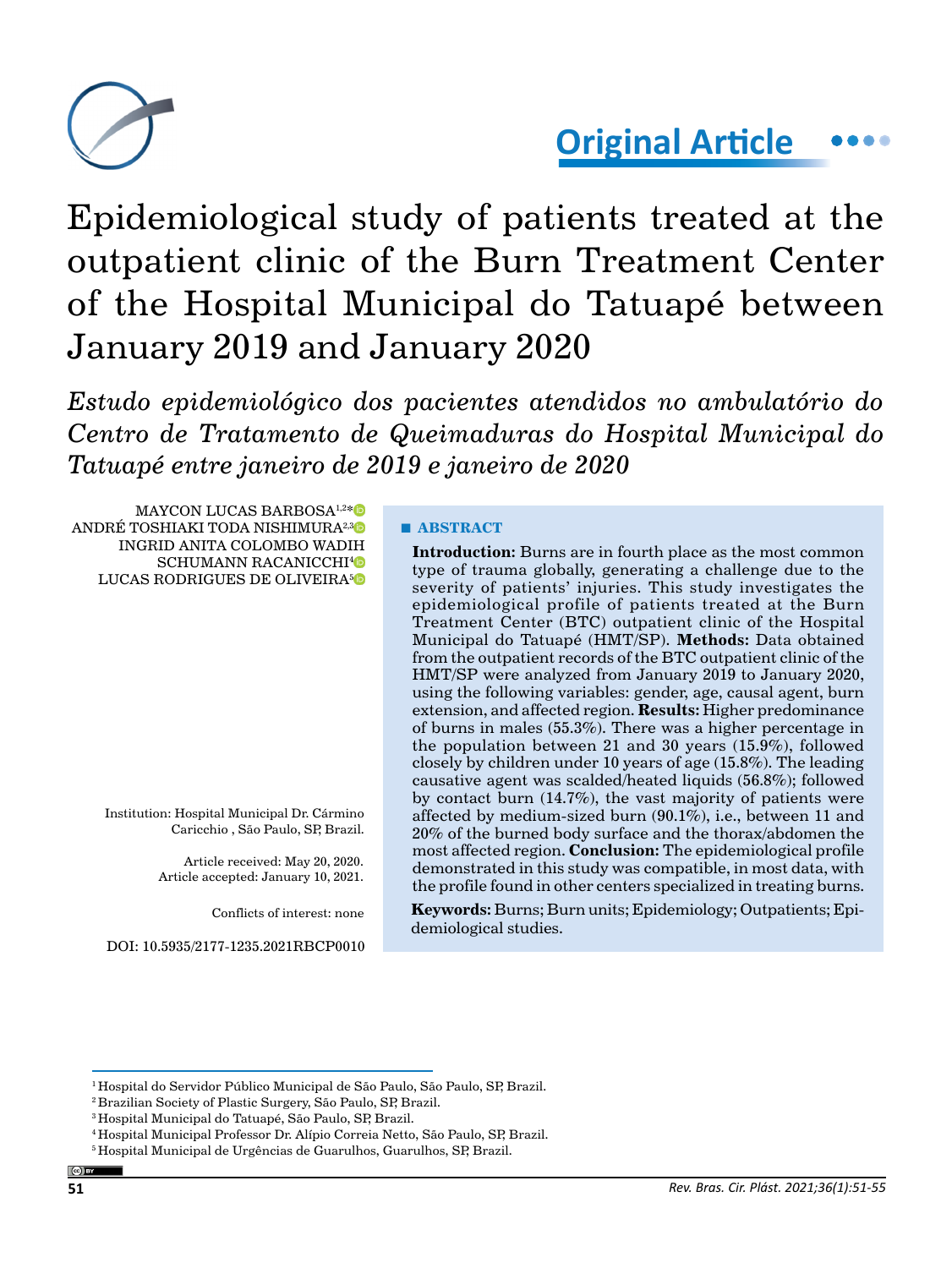#### **■ RESUMO**

**Introdução:** As queimaduras encontram-se em quarto lugar como o tipo de trauma mais comum do mundo, gerando um desafio pela gravidade das lesões apresentadas pelos pacientes. Este estudo tem como objetivo rastrear o perfil epidemiológico de pacientes atendidos no ambulatório do Centro de Tratamento de Queimaduras (CTQ) do Hospital Municipal do Tatuapé (HMT/SP). **Métodos:** Foram analisados os dados obtidos a partir das fichas de atendimento do ambulatório do CTQ do HMT/SP, no período de janeiro de 2019 a janeiro de 2020, utilizando as seguintes variáveis: sexo, idade, agente causal, extensão da queimadura e região acometida. **Resultados:**  Maior predomínio de queimadura no sexo masculino (55,3%). Houve porcentagem maior na população entre 21 a 30 anos (15,9%), seguidos de perto pelos menores de 10 anos (15,8%). O principal agente causador foi escaldo/líquidos aquecidos (56,8%); seguido de queimadura por contato (14,7%), a grande maioria dos pacientes foram acometidos por queimadura de médio porte (90,1%), ou seja, entre 11 e 20% de superfície corpórea queimada e o tórax/abdome a região mais acometida. **Conclusão:** O perfil epidemiológico demonstrado nesse estudo, mostrou-se compatível, na maioria dos dados, com o perfil encontrado em outros centros especializados em tratamento de queimados.

**Descritores:** Queimaduras; Unidades de queimados; Epidemiologia; Pacientes ambulatoriais; Estudos epidemiológicos.

# **INTRODUCTION**

Burns are defined as skin lesions caused by an external agent, with the partial or total destruction of the same, to a certain extent of the body surface, due to thermal, electrical, chemical, or radioactive trauma $^{\rm l}$ .

They are fourth as the most common type of trauma in the world. They are among the main external causes of death recorded in Brazil, second only to other violent causes, including traffic accidents and  ${\rm homicides^2}.$ 

According to WHO data, burns are a global public health problem, causing about 180,000 deaths a year, mostly in low- and middle-income countries and nearly two-thirds in African and Asian regions 3.

According to the Sociedade Brasileira de Queimaduras, there are 1 million cases of burns per year in Brazil, of which 200,000 are treated in emergency services and, of these, 40,000 require hospitalization. There are 57 burn therapy units (BTUs) registered throughout the national territory 4.

In the municipality of São Paulo, with about 20 million inhabitants, there are six BTUs in public hospitals accredited to the Sociedade Brasileira de Queimaduras (SBQ), for an estimated local annual incidence of ten thousand new cases per year 4.

The burns treatment is a challenge due to the severity of patients' lesions and many complications that this type of trauma can trigger<sup>2</sup>. Epidemiology is essential since it acts directly in the creation of public policies, as it provides elements for evaluation and contributes to the formation of treatment programs and prevention campaigns, besides helping to understand the causation factors; there is still a lack of epidemiological studies in our country that addresses this subject<sup>4</sup>.

In September 1975, the Hospital do Tatuapé had the first Burn Treatment Center in the municipality, inaugurated with 42 beds. The Burn Treatment Center of the Hospital Municipal Dr. Cármino Caricchio (Tatuapé) covers a physical area of 1,000 square meters exclusive for the care of burnvictim patients. It has an occupational therapist, physiotherapist, psychologist, social worker, and the medical and nursing team. It is a hospital inside the hospital because it has an emergency room, outpatient clinic, surgical center, ICU, postanesthetic recovery, and ward on a single floor. It is a reference for the municipality of São Paulo, neighboring municipalities, and states. Currently, it has 22 infirmary beds and four ICU beds.

#### **OBJECTIVES**

The purpose of this study is to trace the epidemiological profile of patients treated at the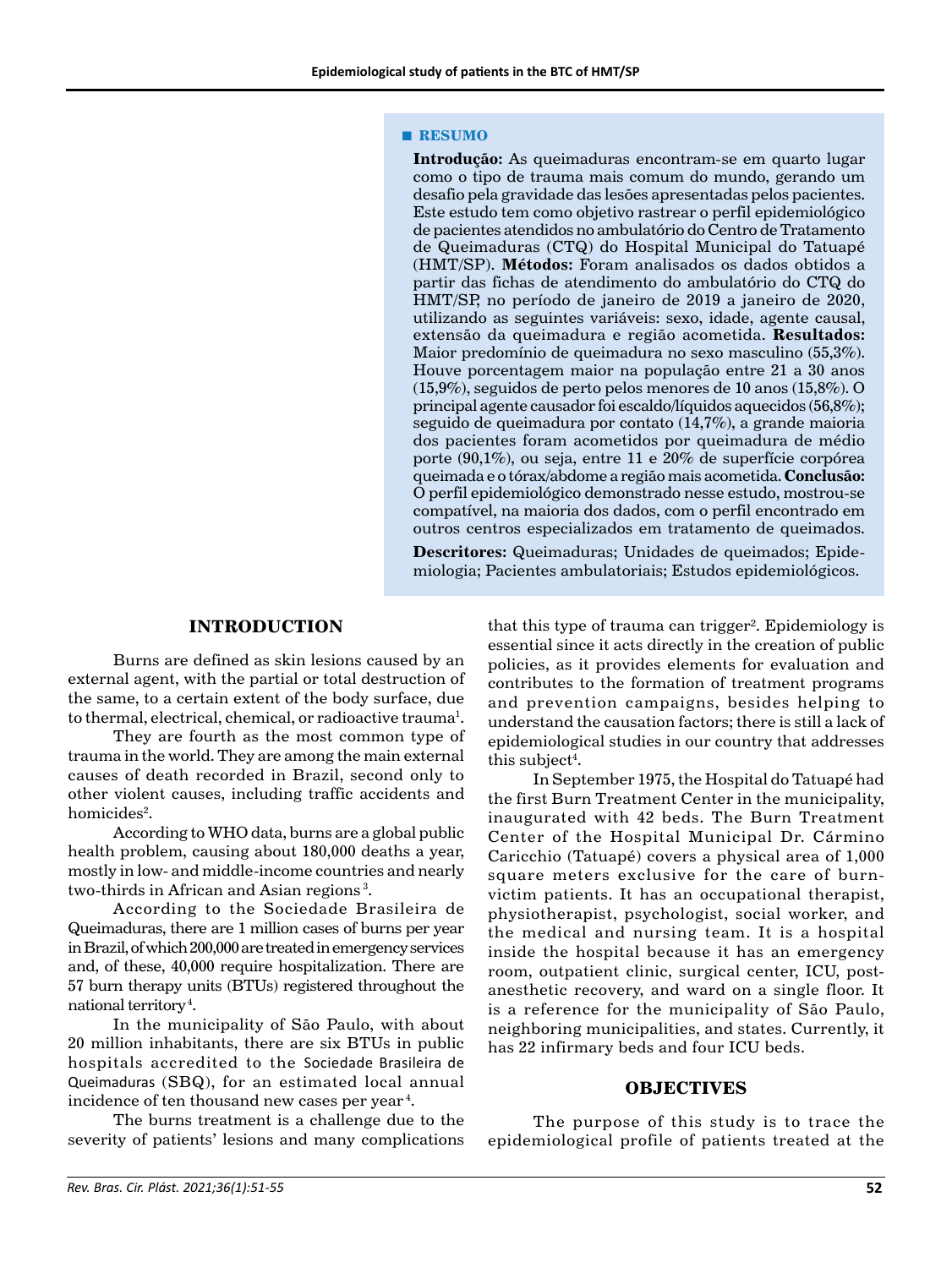outpatient clinic of the Burn Treatment Center of the Hospital Municipal do Tatuapé from January 2019 to January 2020.

# **METHODS**

A descriptive observational epidemiological study was carried out to determine the distribution of individuals who are victims of burns according to the causative agent, individuals' characteristics, and burns, totaling 1,844 new patients seen at the outpatient clinic during the period studied.

Data obtained from the outpatient records of the Burn Treatment Center of the Hospital Municipal do Tatuapé from January 2019 to January 2020 were analyzed. We excluded from this study patients admitted to the outpatient clinic before the beginning of the studied period and hospitalized patients. The collected data are recorded and stored in the attendance control registry and are subsequently sent to the municipal, state, and health departments and will be part of DATASUS.

In this study, aspects related to age, gender, burn causes, burn extension, and affected region were considered. Regarding the age group, the following data were divided into: (1) between 00-10 years, (2) 11-20 years, (3) 21-30 years, (4) 31-40 years, (5) 41- 50 years and (6) 51-60 years and over 61 years. The burns' causative agents were divided into physical, chemical, and biological, and from there subdivided into flammable liquids, heated/scalded liquids, heated solids, chemistry, fire/heat, radiation, electricity, and others.

The extent of the burn on the burned body surface (BBS) was based, which is calculated by the Lund-Browder scheme. At work, we considered second and third-degree burns and was divided into three categories: (1) small burned (up to  $5\%$  in less than 12 years or 10% of BBS in those over 12 years), (2) medium burned (5-15% of BBS in children under 12 years or 10-20% of BBS in those over 12 years of age) and (3) large burned (greater than 15% of BBS in children under 12 years of age and greater than 20% of BBS over 12 years of age or burn of more than 5% in children under 12 years of age or 10% in those over 12 years of age).

The project was forwarded to the Hospital Municipal Dr. Cármino Caricchio's research ethics committee under protocol number: 334402203 00000073.

#### **RESULTS**

Regarding gender, there was a higher predominance of males (55.3%), over females (44.7%), in a ratio of 1.24:1 (Figure 1).



Figure 1. Distribution of burns according to sex.

Regarding the age group, despite the very egalitarian distribution, we observed a higher concentration of burns in the age group between 21 and 30 years (15.9%), followed closely by patients between 00 and 10 years (15.8%), then we have tied patients between 31-40 years and 41-50 years, both of which make up about 15% of the cases. The age group with fewer cases was between 11 and 20 years, only 10% of the total. The mean age was 35.27 (Figure 2).



**Figure 2.** Distribution related to age group.

Regarding the burn's causative agent, we have the heated/scalded liquids being the main one, with about 56.8%, followed by contact burn (14.7%). Next, the exposure of data related to the etiological agents responsible for burns (Figure 3).



**Figure 3.** Distribution of etiological agents.

Regarding the burned area extent, it was found that 9.9% of the patients had minor burns (less than 10% of BBS), and 90.1% of the victims were considered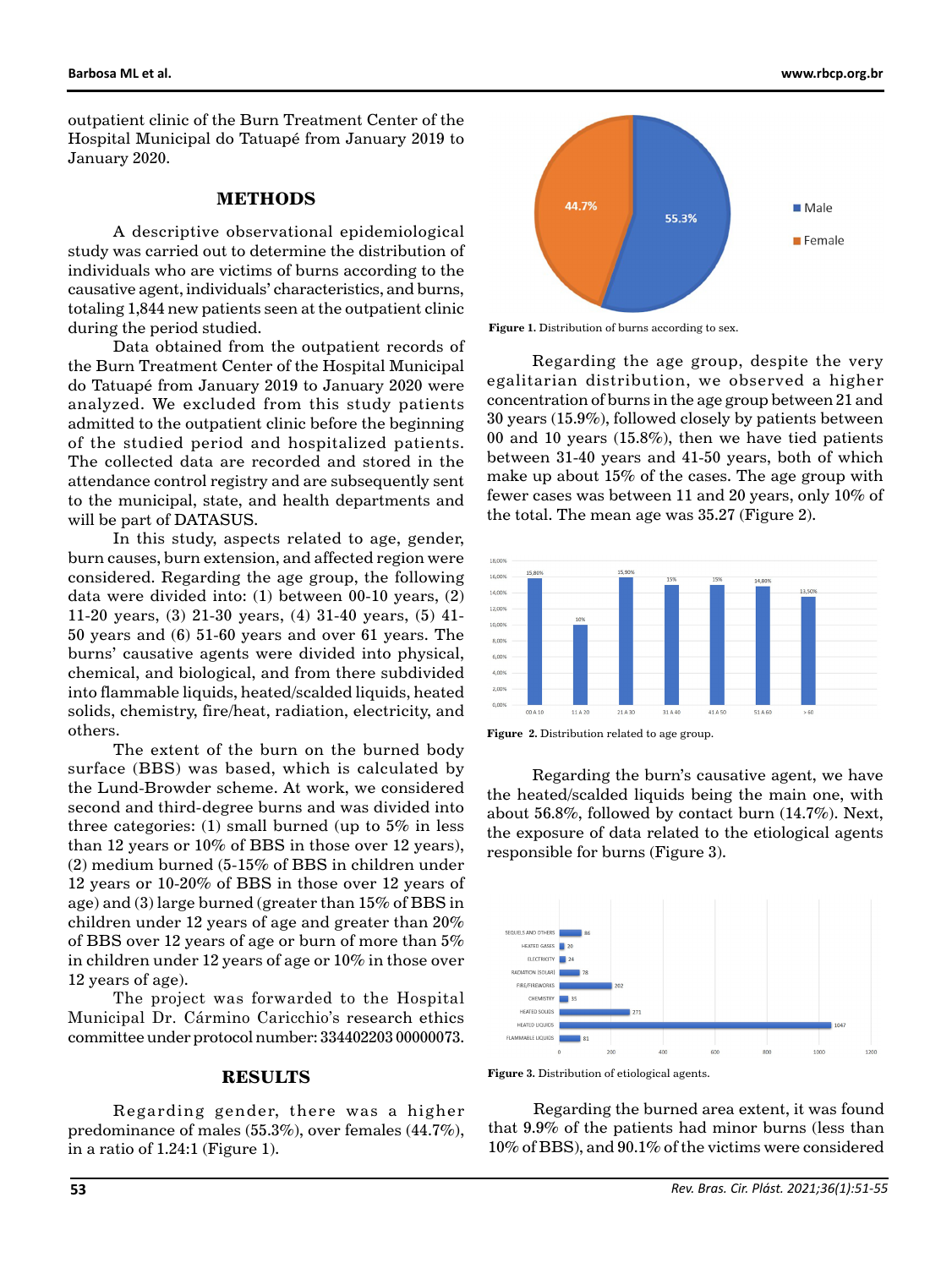to have medium-sized burns (between 11 and 25% of BBS). No patient had a large burn, as they were hospitalized (16% of the emergencies) and, in this study, we considered only the patients seen in the outpatient clinic (Figure 4).



**Figure 4.** Distribution related to the extent of the burn.

Finally, according to the affected region, we saw that the most affected area was the trunk, including the abdomen with 29.5%, followed by upper limbs (24.7%), lower limbs (23%), head (13.8%), neck (5.5%) and genitalia (3.2%). In the other 0.3%, there was no access to the data (Figure 5).



**Figure 5.** Distribution of burns according to the affected region.

#### **DISCUSSION**

Burns can result in severe deformities, limiting deficiencies, and adverse psychological reactions with social repercussions, which affect patients and their families. The epidemiology of these lesions varies from one part of the world to another over a given time and is related to cultural practices, social crises, and individual circumstances<sup>5</sup>.

In this study, the highest incidence of burns occurred in males, data compatible with other national and international studies regarding the prevalence of burns among males $6-8$ .

There was an increase in outpatient care after the new year, mainly caused by fireworks.

The most affected age group corresponds to 21-30 years (15.9%), data similar to other studies 7,9,10, proving the economic impact that this trauma has because they are the ones that concentrate the most significant productive labor force, that is, the economically active population. Next, with the number of cases very close to the most incident, we have patients under ten years of age (15.8%). In most cases, it was observed that accidents occurred at home and with heated liquid causing agents, a fact that can be explained by the vulnerability of the victims linked to the fact of the precarious living conditions. Costa et al., in 1999<sup>11,</sup> affirm in their study that the poor conditions of household items, in which the stove replaces the stove, favors the accident. The child, curious and impelled to exercise his natural right to explore the environment, is the primary victim in this dramatic social marginality situation. It is worth highlighting the burns incidence in the elderly group (13.5%), who need special attention, due to the differentiated conditions of these patients, exposing them to the higher risk of this trauma, and

We have the scalding or burn by overheated liquids as the leading cause (56%). Suppose there is an agreement with the literature with some studies, such as Silva et al., in 201913, which point out the primary aggressor agent for the patients studied, with an expressive number of 55.77% of people, being by scalding liquids, including water, oil, milk, coffee and tea at high temperatures. However, there was a divergence of Leitão et al., in 20147 , who observed that most of the injuries were caused by fire (58.5%), followed by scalding by hot liquids (19.5%); and, Lacerda et al., in 20109 , being the main agents causing burning the flammable liquid with 41 patients (40.6%) and the heated fluid with 26 patients (25.7%). Alcohol was the principal causative agent of an accident, classified as a flammable liquid, and represented  $31.3\%$  of all cases<sup>9</sup>.

In the present study, we had a particularity, bringing the contact burn as the second with the highest service incidence (14.6%). However, the world literature places heat/fire as the first agent, followed by scalding and contact injuries with heated solids $14-16$ .

Regarding the extent of the burned area, we observed that the vast majority (90.2%) had between 10- 20% of the body surface burned, medium burned, as it is not compatible with the study by Lacerda et al., in 2010<sup>9</sup>. In this study, there was a predominance of minor burns in 62 cases (61.4%), and 27 (26.7%) and 12 (11.9%) classified, respectively, as medium and major burns. This can be attributed to the fact that this study did not cover patients who underwent hospitalization, the vast majority of whom were severely burned, but only those treated at the BTC